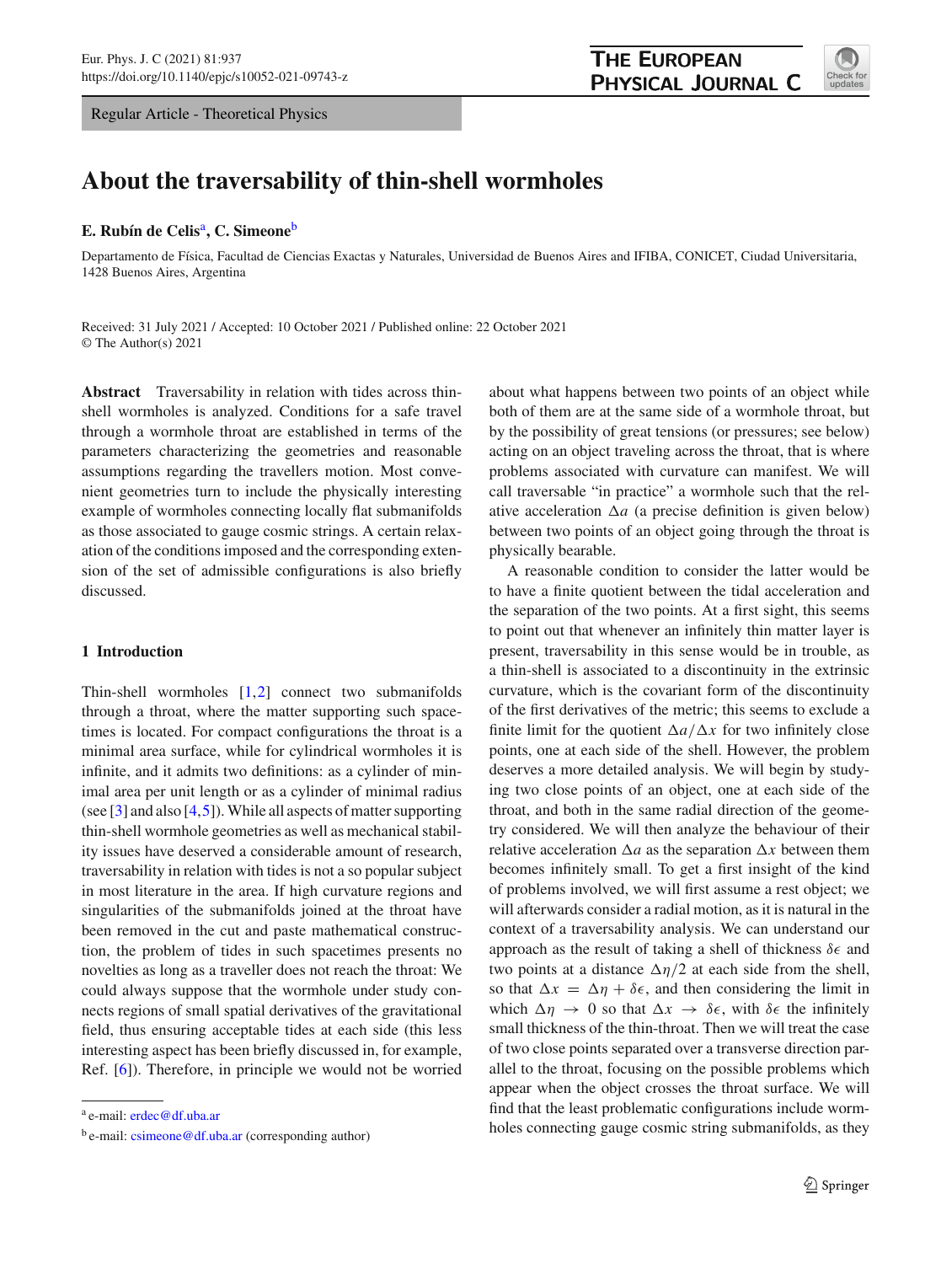present metric coefficients  $-g_{00} = g_{zz} = 1$  (see below) and therefore tides in the radial direction and in the direction parallel to the symmetry axis are not a problem; however for points along the angular direction, even for such backgrounds, the mere possibility of safe tides demands, in addition, a small speed. Finally, a further analysis will be briefly performed about some possible relaxation of both the conditions imposed on the geometries connected by the throat, and on the idealized infinitely-thin layer model of the matter on this surface.

#### **2 Preliminary analysis**

Two examples will serve to clarify the central aspects of our approach. In the first place let us analyze a thin-shell wormhole connecting two identical outer regions (i.e. outside the horizon radius  $r_h$ ) of Schwarzschild geometries  $[2]$  $[2]$ . At each side of the throat placed at a radial coordinate  $r = r_0$  $r_h$ , the geometry has the form<sup>1</sup>

$$
ds^{2} = -f(r) dt^{2} + f^{-1}(r) dr^{2} + r^{2} (d\theta^{2} + \sin^{2} \theta d\phi^{2})(1)
$$

in the spherical Schwarzschild coordinates with  $t \in \mathbb{R}$ ,  $\theta \in (0, \pi), \varphi \in [0, 2\pi),$  where  $r > r_0$  at each side, and with  $f(r) = 1 - 2M/r$  where *M* is the mass measured at each asymptotic region. The radial acceleration of a rest particle near the throat is  $a^r = -M/r^2$  (the minus sign indicating an acceleration towards the center). Given the wormhole symmetry, for a finite object slowly traversing across the throat the relative acceleration between two points, one at each side of the throat, must be twice the acceleration of one particle near the throat, that is

$$
|(\Delta a)^r| = 2M/r^2.
$$
 (2)

Remarkable aspects to be signaled are: (1) because at each side the acceleration points towards the center, when extended through the wormhole throat the object is not stretched but it is compressed (a pressure force for an object). (2) The relative acceleration for one point at each side of the throat is greater by a factor  $r/\Delta r$  when compared with the acceleration  $(\Delta a)^r = -2M\Delta r/r^3$  associated with the tidal force for two nearby points at the same side of the throat and separated by  $\Delta r$ . (3) For two points, one immediately at each side of the wormhole throat, it is clear that the relative acceleration is not zero but it stays finite. According to our introductory discussion this analysis, though static, would imply a wormhole geometry where traversability can be jeopardized by strong tides.

The situation can be quite different in the case of a thinshell wormhole connecting two identical locally flat geometries, as for example those associated to gauge cosmic strings [\[7](#page-6-6)]. The spacetime geometry around such strings has the conical form [\[8](#page-6-7)[,9](#page-6-8)]

<span id="page-1-1"></span>
$$
ds^{2} = -dt^{2} + dr^{2} + W^{2}r^{2} d\varphi^{2} + dz^{2},
$$
\t(3)

with  $t \in \mathbb{R}, \varphi \in [0, 2\pi)$  and  $z \in \mathbb{R}$ , so that, in the associated wormhole construction, the throat is at  $r = r_0$  and, at each side, we have a locally flat submanifold given by a copy of [\(3\)](#page-1-1) with  $r \ge r_0$ , where the parameter  $W \in (0, 1]$  is related to the angle deficit  $2\pi(1 - W)$  of the conical geometry.<sup>2</sup> The local flatness implies a vanishing acceleration for rest particles, then yielding a null relative acceleration between two points of a finite object; and this is true for both points on the same side of the wormhole throat as also for one point at each side of the throat. Hence in such spacetime no problems would appear with radial tides for objects crossing the throat. For points along other directions, it must be noted that the coordinates  $\zeta$  and  $\varphi$  are very different, as two radial geodesics with different *z* keep their separation constant when passing through the throat, while two radial geodesics with different  $\varphi$  open up at the throat. As a consequence, no problems with tides along the *z* direction would be expected, but tides in the angular direction are to be carefully studied (see below).

#### **3 Tidal acceleration – Riemann tensor**

To put these ideas in a more precise mathematical form let us recall the definition of the covariant relative acceleration  $[1, 10]$  $[1, 10]$  $[1, 10]$   $(\Delta a)$ <sup> $\mu$ </sup> which is given in terms of the Riemann tensor, the four-velocity  $V^{\mu}$  and a vector  $(\Delta x)^{\mu}$  which stands for the small separation of two points in spacetime:

<span id="page-1-3"></span>
$$
(\Delta a)^{\mu} = -R^{\mu}{}_{\alpha\nu\beta}V^{\alpha}(\Delta x)^{\nu}V^{\beta}.
$$
 (4)

In the following we will work with a static thin-shell wormhole space-time constructed by pasting together two copies of the same geometry at the hypersurface of the throat at  $r = r_0$ , these are given by the line elements

<span id="page-1-4"></span>
$$
ds^{2} = g_{00}^{\pm} dt^{2} + g_{rr}^{\pm} dr_{\pm}^{2} + g_{\zeta\zeta}^{\pm} d\zeta^{2} + g_{\varphi\varphi}^{\pm} d\varphi^{2} , \qquad (5)
$$

where  $\pm$  refers to the geometries at each side of the throat with perpendicular radial coordinates  $r_{\pm} \ge r_0$ , respectively. The non-null metric coefficients  $g^{\pm}_{\mu\nu}$  depend at least on  $r_{\pm}$  and, despite we are considering symmetric wormholes in which  $g_{\mu\nu}^- = g_{\mu\nu}^+$ , we emphasize the distinction between coefficients at each side with the  $\pm$  index. The  $\zeta$  coordinate represents the polar coordinate  $\theta \in (0, \pi)$  in case of spherical wormholes, or the axial coordinate  $z \in \mathbb{R}$  in case of cylindrical geometries, while  $t \in \mathbb{R}$  and  $\varphi \in [0, 2\pi)$ . The unit normal vector to the shell is defined as  $n_{\mu} = \partial_{\mu} \eta$ , pointing

<span id="page-1-0"></span><sup>&</sup>lt;sup>1</sup> We assume the convention  $G = c = 1$ .

<span id="page-1-2"></span> $2 \text{ In a gauge cosmic string spacetime given by the line element in (3),}$  $2 \text{ In a gauge cosmic string spacetime given by the line element in (3),}$  $2 \text{ In a gauge cosmic string spacetime given by the line element in (3),}$ the angle deficit is equal to  $8\pi\mu$ , where  $\mu$  is the mass per unit length of the string centered at the symmetry axis [\[9](#page-6-8)].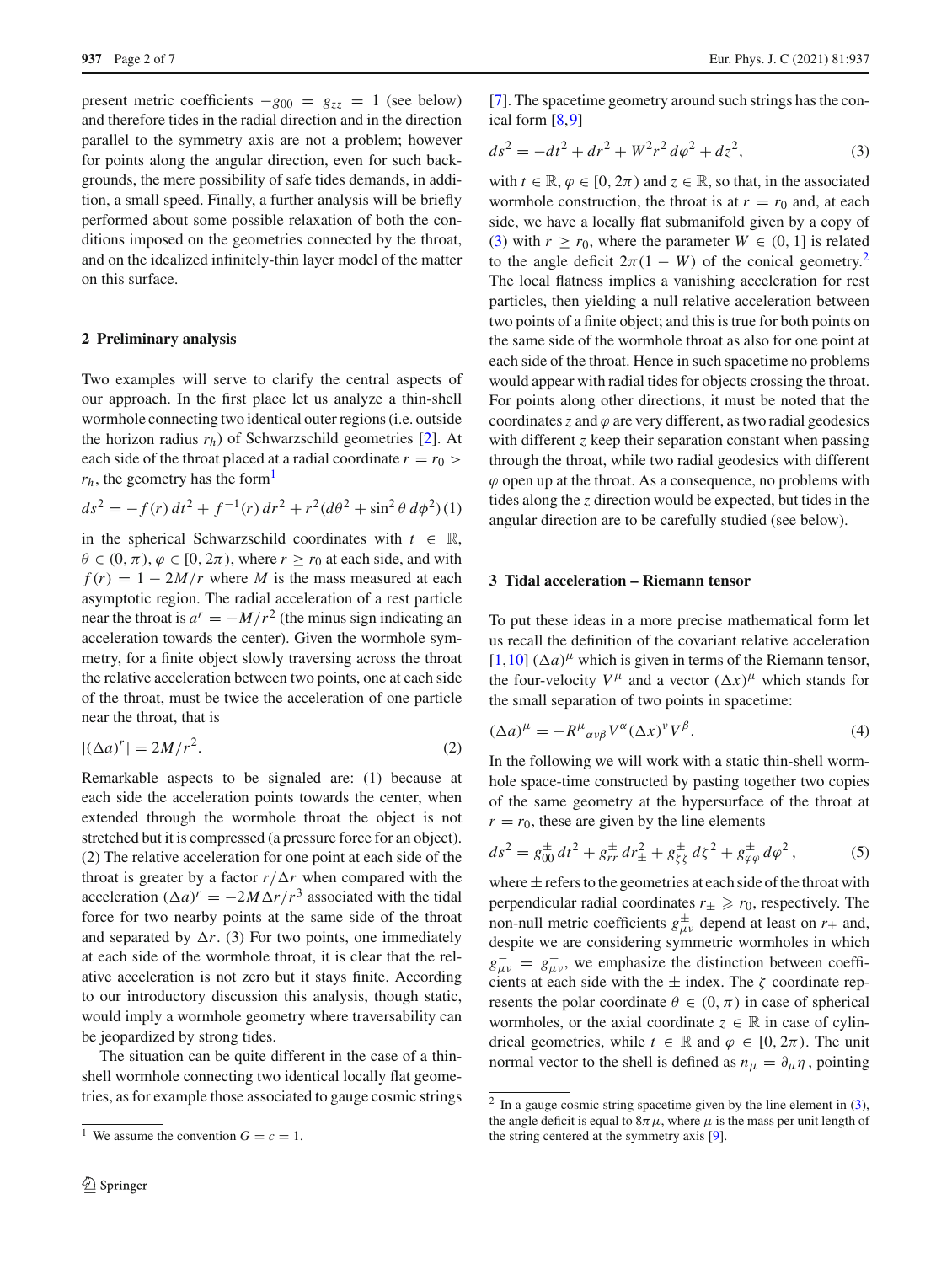from  $-$  to  $+$ , with  $\eta$  the normal coordinate associated to the radial direction such that

$$
d\eta = \pm \sqrt{g_{rr}^{\pm}} dr_{\pm} , \qquad (6)
$$

i.e.,  $(\pm)\eta$  measures the perpendicular proper distance at the vicinities of the throat located at  $\eta = 0$ , for a static observer. Considering these definitions we will generically express the diagonal metric as

<span id="page-2-1"></span>
$$
g_{\alpha\beta}(\eta, x_{\perp}) = \Theta(\eta) g_{\alpha\beta}^{+}(\eta, x_{\perp}) + \Theta(-\eta) g_{\alpha\beta}^{-}(\eta, x_{\perp}), \qquad (7)
$$

where  $x_{\perp}$  are the coordinates on the codimension-one hypersurface perpendicular to  $n_{\mu}$  and  $\Theta(.)$  is the Heaviside function. To begin, we study tides oven an object at rest with a coordinate extension  $\Delta r = \Theta(\eta)\Delta r_+ + \Theta(-\eta)\Delta r_-$  transverse to the throat; we then have to compute the relative acceleration between two points on the same radial direction with separation vector given by  $(\Delta x)^\mu = \Delta r \, \delta_r^\mu$ . This separation will be written as

$$
(\Delta x)^{\mu} = \Delta \eta \, n^{\mu} \tag{8}
$$

with the radial proper separation  $\Delta \eta$  defined as

$$
\Delta \eta = \sqrt{(\Delta x)^{\mu} (\Delta x)_{\mu}} = \Delta r \sqrt{g_{rr}}.
$$
\n(9)

For a tidal acceleration in the radial direction we define, analogously, the proper tidal acceleration at the throat as  $\Delta a$ , such that $3$ 

$$
(\Delta a)^{\mu} = \Delta a \, n^{\mu} \,. \tag{10}
$$

Then, the proper magnitude of the radial tidal acceleration for a radially extended object is, in general,

<span id="page-2-3"></span>
$$
\Delta a = -R^{\mu}{}_{\alpha\nu\beta} V^{\alpha} \Delta \eta \, n^{\nu} V^{\beta} \, n_{\mu} \,, \tag{11}
$$

and for the object at rest we have

<span id="page-2-2"></span>
$$
\Delta a = R^{r0}{}_{r0} \Delta \eta. \tag{12}
$$

Note that the limit in which we are interested is proportional to the local behaviour of one of the components of the Riemann tensor. Any difficulty related with tides should come from the behavior of this tensor at the shell; there are no other possible problems because the wormhole construction implies pasting submanifolds without singularities, and also because the cut and paste procedure includes the condition of the continuity of the metric at the joining surface defining the wormhole throat. In order to evaluate this expression we recall the definition [\[11](#page-6-10)]

<span id="page-2-4"></span>
$$
R_{r0r0} = -\frac{1}{2}(g_{rr,00} + g_{00,rr} - g_{r0,0r} - g_{0r,r0})
$$
  

$$
-g_{\sigma\rho}(\Gamma_{rr}^{\sigma}\Gamma_{00}^{\rho} - \Gamma_{r0}^{\sigma}\Gamma_{0r}^{\rho}),
$$
 (13)

where the derivatives respect to the radial coordinate are taken in the increasing direction of the  $\eta$  coordinate, from  $-$  to  $+$ , i.e.  $\partial_r r_{\pm} = \pm 1$ . For metrics of diagonal form we have  $g_{r0,0r} = g_{0r,r0} = 0$ , and as we assume static geometries we also have  $g_{rr,00} = 0$ . The second radial derivative of  $g_{00}$  is best expressed using [\(7\)](#page-2-1). The definition of the  $\Theta$ distribution and the continuity of the metric lead to

$$
\frac{d}{d\eta}\Theta(\pm\eta) = \pm\delta(\eta), \quad g_{\alpha\beta}^+|_{\eta=0} = g_{\alpha\beta}^-|_{\eta=0}
$$
\n(14)

where  $\delta(\eta)$  is a Dirac delta function centered at the throat, which yields

<span id="page-2-5"></span>
$$
g_{00,r} = \Theta(\eta)g_{00,r}^+ + \Theta(-\eta)g_{00,r}^-.
$$
 (15)

Note that this vanishes for the particular case  $g_{00} = 1$ . For non-homogeneous  $g_{00}$  at the vicinities of the shell we have

$$
g_{00,rr} = (\Theta(\eta)g_{00,r}^+ + \Theta(-\eta)g_{00,r}^-),
$$
\n(16)

and applying once more the definition of the  $\Theta$  distribution we obtain

$$
g_{00,rr} = \Theta(\eta)g_{00,rr}^{+} + \Theta(-\eta)g_{00,rr}^{-}
$$

$$
+ \delta(\eta) \left(\frac{\partial g_{00}^{+}}{\partial \eta} - \frac{\partial g_{00}^{-}}{\partial \eta}\right) n_r n_r, \qquad (17)
$$

where we have replaced  $g_{00,r}^{\pm} = n_r \partial_{\eta} g_{00}^{\pm}$ . We proceed in an analogous way to obtain the connection components:

$$
\Gamma_{rr}^{\sigma} = \Theta(\eta)\Gamma_{rr}^{\sigma+} + \Theta(-\eta)\Gamma_{rr}^{\sigma-}
$$
  
\n
$$
\Gamma_{00}^{\rho} = \Theta(\eta)\Gamma_{00}^{\rho+} + \Theta(-\eta)\Gamma_{00}^{\rho-}
$$
  
\n
$$
\Gamma_{r0}^{\sigma} = \Theta(\eta)\Gamma_{r0}^{\sigma+} + \Theta(-\eta)\Gamma_{r0}^{\sigma-}
$$
  
\n
$$
\Gamma_{0r}^{\rho} = \Theta(\eta)\Gamma_{0r}^{\rho+} + \Theta(-\eta)\Gamma_{0r}^{\rho-},
$$
\n(18)

where for static geometries

$$
\Gamma_{rr}^{\sigma \pm} = \frac{1}{2} g^{\sigma \mu \pm} (g_{\mu r,r}^{\pm} + g_{\mu r,r}^{\pm} - g_{rr,\mu}^{\pm})
$$
  
\n
$$
= \frac{1}{2} g^{\sigma \mu \pm} (2g_{\mu r,r}^{\pm} - g_{rr,\mu}^{\pm}),
$$
  
\n
$$
\Gamma_{00}^{\rho \pm} = \frac{1}{2} g^{\rho \mu \pm} (g_{\mu 0,0}^{\pm} + g_{\mu 0,0}^{\pm} - g_{00,\mu}^{\pm}) = -\frac{1}{2} g^{\rho \mu \pm} g_{00,\mu}^{\pm},
$$
  
\n
$$
\Gamma_{r0}^{\sigma \pm} = \frac{1}{2} g^{\sigma \mu \pm} (g_{\mu r,0}^{\pm} + g_{\mu 0,r}^{\pm} - g_{r0,\mu}^{\pm}) = \frac{1}{2} g^{\sigma \mu \pm} g_{\mu 0,r}^{\pm},
$$
  
\n
$$
\Gamma_{0r}^{\rho \pm} = \frac{1}{2} g^{\rho \mu \pm} (g_{\mu 0,r}^{\pm} + g_{\mu r,0}^{\pm} - g_{0r,\mu}^{\pm}) = \frac{1}{2} g^{\rho \mu \pm} g_{\mu 0,r}^{\pm}. (19)
$$

<sup>2</sup> Springer

<span id="page-2-0"></span><sup>3</sup> An inertial observer at rest located at the center of the symmetric throat has null proper acceleration. The proper tidal acceleration can be computed with the spatial components given in an orthonormal frame defined by the static observer at the throat. In the case of radial tides, this is the projection in the direction of  $n^{\mu}$ .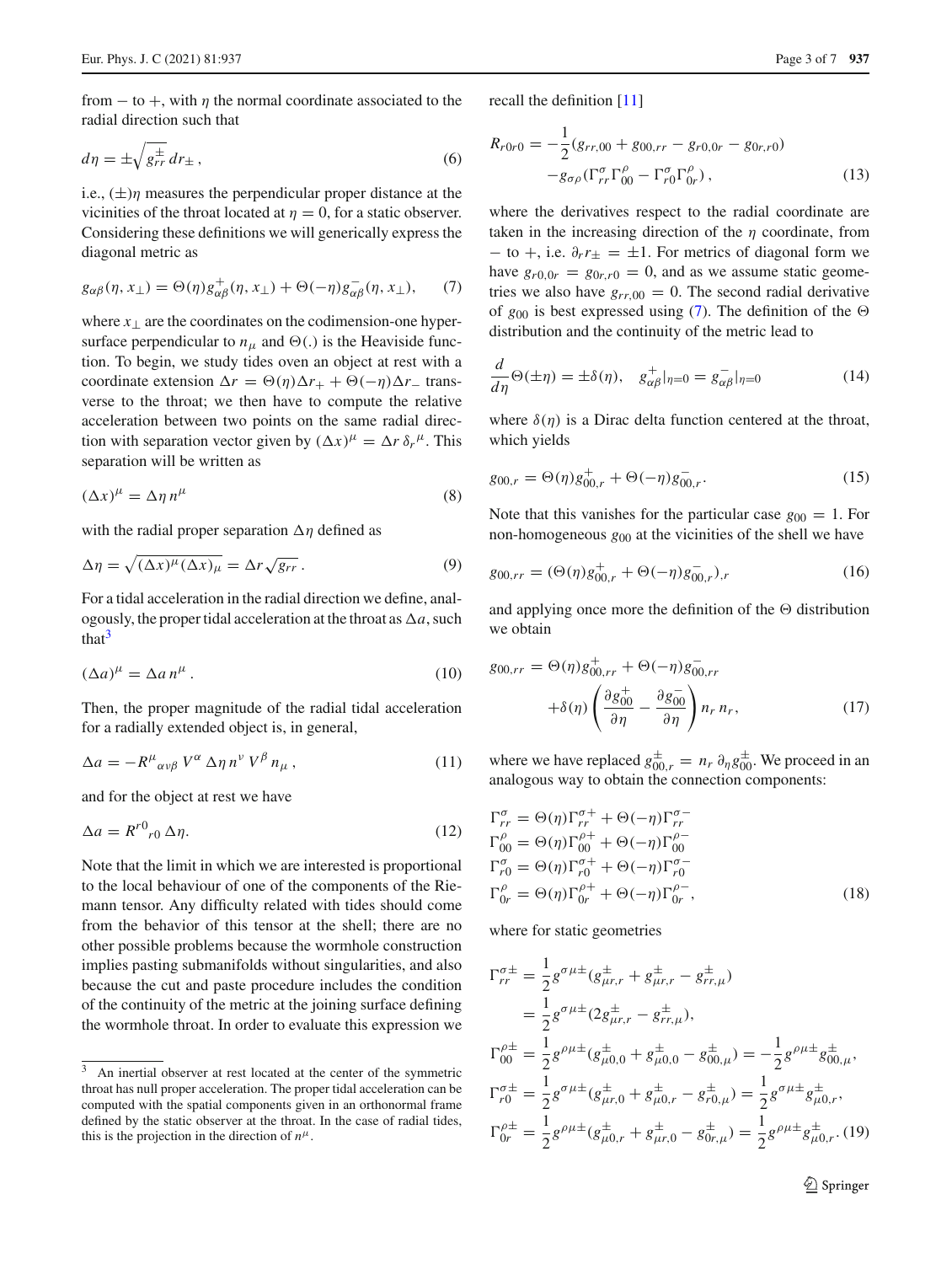For the class of metrics considered here, the only non vanishing components are

$$
\Gamma_{rr}^{r\pm} = \frac{1}{2} g^{rr\pm} g_{rr,r}^{\pm}, \quad \Gamma_{00}^{r\pm} = -\frac{1}{2} g^{rr\pm} g_{00,r}^{\pm},
$$
  
\n
$$
\Gamma_{r0}^{0\pm} = \Gamma_{0r}^{0\pm} = \frac{1}{2} g^{00\pm} g_{00,r}^{\pm}.
$$
\n(20)

The components of the Riemann tensor we are interested in are written as

$$
R_{r0r0} = \Theta(-\eta)R_{r0r0}^- + \Theta(\eta)R_{r0r0}^+ - \delta(\eta)\kappa_{00}n_r n_r \,, \quad (21)
$$

with  $R_{r0r0}^{\pm}$  the smooth tensor at each side of the shell and

$$
\kappa_{00} = \frac{1}{2} \left( \frac{\partial g_{00}^+}{\partial \eta} - \frac{\partial g_{00}^-}{\partial \eta} \right) \Big|_{r_0}
$$
 (22)

the eigenvalue in the time-like direction of the jump in the extrinsic curvature tensor at the shell. To express the relative acceleration of an object extended in the radial direction at the vicinities of the shell, and in the spirit of tidal calculations, we take  $\Delta \eta$  as an infinitesimal displacement, i.e.  $\Delta \eta \rightarrow d\eta$ , so that the tidal acceleration is recovered as

$$
\Delta a = \int_{-\Delta a/2}^{\Delta a/2} da = \int_{-\Delta \eta/2}^{\Delta \eta/2} -R^{\alpha}{}_{\beta \gamma \delta} \, n_{\alpha} \, V^{\beta} \, n^{\gamma} \, V^{\delta} \, d\eta \quad (23)
$$

by preserving a first order expansion in  $\Delta \eta$  centered at the position of the shell. Specifically, to compute [\(12\)](#page-2-2) for an objet at rest we have

$$
\Delta a = \int_{-\Delta \eta/2}^{\Delta \eta/2} R^{r0} r_0 \, d\eta \tag{24}
$$
\n
$$
= \left( \int_{-\Delta \eta/2}^{0} R^{r0} r_0 \, d\eta + \int_{0}^{\Delta \eta/2} R^{r0} r_0 \, d\eta \right)
$$
\n
$$
- \int_{-\Delta \eta/2}^{\Delta \eta/2} \delta(\eta) \, \kappa^0 \, d\eta \tag{25}
$$

$$
= \left[ R^{r0}{}_{r0}{}^{r} + R^{r0}{}_{r0}{}^{+} \right]_{r0} \frac{\Delta \eta}{2} + \mathcal{O}(\Delta \eta^2) - \kappa^0{}_0 \qquad (26)
$$

where the expression between brackets is evaluated at the position  $r = r_0$  of the shell. The part coming from the smooth regions of the geometry is proportional to  $\Delta \eta$ , while the jump in the extrinsic curvature contributes with a fixed finite value. The relative acceleration which results is in agreement with our preliminary analysis. It reflects the discontinuous character of the gravitational field (i. e. of the first derivatives of the metric) at  $r_0$ , and according to the discussion above it would indicate that such kind of quite generic wormhole geometry, while in principle traversable, in practice would present the problem of possibly unsurmountable tides acting on a body extended across the throat due to the contribution of the extrinsic curvature jump. In the particular case of the Schwarzschild wormhole, using that  $-g_{00}^{\pm} = 1/g_{rr}^{\pm} = f(r) = 1 - 2M/r$  at each side of the

throat, we have

$$
R^{r0}{}_{r0}{}^{\pm} = -\frac{f''(r)}{2} \tag{27}
$$

and

$$
\kappa^0{}_0 = \frac{f'(r_0)}{\sqrt{f(r_0)}},\tag{28}
$$

so we obtain

<span id="page-3-0"></span>
$$
\Delta a = \frac{2M}{r_0^3} \Delta \eta - \frac{2M}{r_0^2} \frac{1}{\sqrt{1 - 2M/r_0}}
$$
(29)

or, the tidal acceleration in Schwarzschild coordinate basis  $(\Delta a)^r = \Delta a n^r$  is

$$
(\Delta a)^r = -\frac{2M}{r_0^2} \left(1 - \frac{\Delta r}{r_0}\right). \tag{30}
$$

To first order in  $\Delta$  we have two contributions: the term proportional to  $\Delta \eta$  in [\(29\)](#page-3-0) accounts for separations extending away from the shell into the bulk and reproduces the elongation effect produced by each smooth geometry at both sides of the shell; the other term represents a compression (negative sign) exerted by the throat, accounting for the notional extension of the object through the shell. The factor  $g_{00}^{-1} = 1/\sqrt{f(r_0)}$ in the second term of  $(29)$  reflects the strong gravitational forces over static objects at small radii in the Schwarzschild geometry. If we consider a throat located far from the center, i.e.  $r_0 \gg 2M$ , we see that the condition  $\Delta \eta \ll r_0$  determines that the compression exerted by the wormhole throat is always greater than the smooth tidal elongation produced by the Schwarzschild geometry. We can not consider tides for objets smaller than the thickness of a shell with this formalism; to do so a thick-shell model would be needed. The case of vanishing tidal forces in this kind of geometry is achieved only in the limiting case with  $M = 0$ , for which *g*<sup>00</sup> is homogeneous.

We can now consider the physically more interesting case of an object moving radially across the throat with fourvelocity  $V^{\mu} = (V^0, V^r, 0, 0)$  and separation  $(\Delta x)^{\mu} =$  $\Delta \tilde{\eta} N^{\mu}$  with  $\Delta \tilde{\eta}$  as the proper radial separation between points of the moving object. The space-like vector  $N^{\mu}$  =  $(N^0, N^r, 0, 0)$  is such that  $N^\mu N_\mu = 1$  and  $V^\mu N_\mu = 0$ . From [\(4\)](#page-1-3) we note that for a radially extended object there are no tides in the perpendicular directions. Replacing as in  $(11)$ , we have the same result of [\(12\)](#page-2-2),

$$
\Delta a = (\Delta a)^{\mu} N_{\mu} = R^{r0}{}_{r0} \Delta \tilde{\eta} , \qquad (31)
$$

and so the same proper radial tide of  $(29)$  is obtained for two radially separated points of the object moving radially through the throat of the wormhole constructed with the Schwarzschild geometry. If, for example, we put  $M = 10M_{\oplus}$ and  $r_0 = R_{\oplus}$ , where  $M_{\oplus}$  and  $R_{\oplus}$  are the mass and radius of the earth, a 1 meter object would experience a safe travel near the vicinities of the throat with  $\Delta a \sim 10^{-6}$  g, but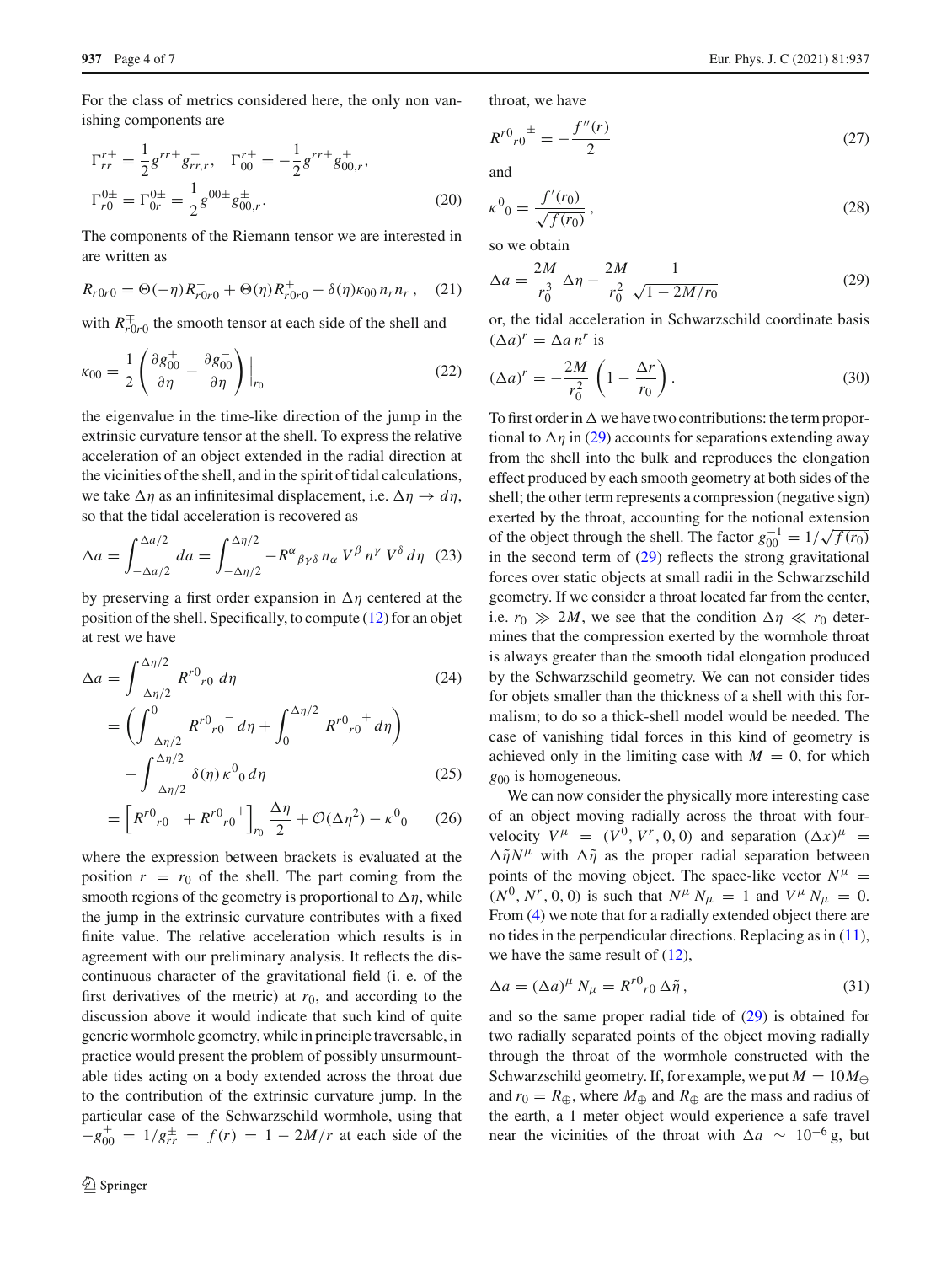undergo  $\Delta a \sim 20$  g while traveling across the throat, where  $g = 9.8$ m/s<sup>2</sup> (particularly, this tidal acceleration would compromise the safe travel of a human being).

As it was suggested by the preliminary analysis, the situation is different at the throat of wormholes where flat or locally flat submanifolds are joined by a thin layer. Effectively, in such a case (or more generally in any case in which *g*<sup>00</sup> is uniform at the bulk of each side) we start from an everywhere null radial derivative of  $g_{00}$ , and no divergence appears in the corresponding component of the Riemann tensor. At most, we could have a finite contribution coming from the radial derivative of  $g_{rr}$  if the geometry is not (locally) flat. Hence in the limit  $\Delta \eta \to 0$  the relative acceleration  $\Delta a$  vanishes, which reflects that the acceleration of a point particle is a continuous function across the throat, as it is null everywhere. Then such kind of wormhole would not present tidal problems in the radial direction for objects going through its throat.

The same procedure can be applied in the case of two points separated along a direction parallel to the throat. If, to begin the analysis, we place a rest object in an equatorial plane ( $\theta_0 = \pi/2$ ) of a spherically symmetric wormhole, or  $z = z_0$  of a cylindrical wormhole, and extended along the azimuthal angle, we have  $(\Delta x)^{\mu} = \Delta x_{\perp} e^{\mu}_{\perp}$ , with  $e^{\mu}_{\perp} =$  $\delta_{\varphi}^{\mu}/\sqrt{g_{\varphi\varphi}}$  and  $\Delta x_{\perp} = r_0 \Delta \varphi$ . The proper tidal acceleration is in the same angular direction of the extended object and defined as  $\Delta a_{\perp} = (\Delta a)_{\mu} e_{\perp}^{\mu}$ . If it is at rest at the shell's hypersurface we obtain

$$
\Delta a_{\perp} = R^{\varphi 0}{}_{\varphi 0} \, \Delta x_{\perp}. \tag{32}
$$

If we reproduce the calculations following Eq.  $(13)$ , we obtain no divergencies and the simple expression

$$
R_{\varphi 0\varphi 0} = -\frac{g_{\varphi\varphi,r} \, g_{00,r}}{4 \, g_{rr}} \tag{33}
$$

where each metric derivative can be decomposed as in Eq. [\(15\)](#page-2-5). If the submanifolds connected at the throat have uniform *g*00, as in the case of the locally flat gauge cosmic string metrics, we immediately have  $R_{\varphi 0\varphi 0} = 0$  and there are no angular tides at the throat; in the spherically symmetric Schwarzschild wormhole we would obtain  $R^{\varphi 0}{}_{\varphi 0} = -M/r_0^3$ and the tidal force could be controlled by suitably choosing the mass and the wormhole throat radius.

If, in the more general situation, an object is moving radially across the throat with four-velocity  $dx^{\mu}/d\tau$  =  $(V^0, V^r, 0, 0)$ , the proper tidal acceleration is given by

<span id="page-4-0"></span>
$$
\Delta a_{\perp} = -(R^{\varphi}{}_{0\varphi 0} V^0 V^0 + R^{\varphi}{}_{r\varphi r} V^r V^r) \Delta x_{\perp}
$$
 (34)

evaluated at the trajectory  $x^{\mu}(\tau)$  of the object. As before, there are no problems with divergencies coming from the  $R_{\omega 0\omega 0}$  term. However, while in

$$
R_{\varphi r\varphi r} = -\frac{1}{2} (g_{\varphi\varphi,rr} + g_{rr,\varphi\varphi} - g_{\varphi r,r\varphi} - g_{r\varphi,\varphi r})
$$

$$
-g_{\sigma\rho} (\Gamma^{\sigma}_{\varphi\varphi} \Gamma^{\rho}_{rr} - \Gamma^{\sigma}_{\varphi r} \Gamma^{\rho}_{r\varphi})
$$
(35)

there are no difficulties associated to the Christoffel symbols, the second radial derivative does provide a divergent contribution, as

$$
g_{\varphi\varphi,rr} = \Theta(\eta)g_{\varphi\varphi,rr}^+ + \Theta(-\eta)g_{\varphi\varphi,rr}^- + 2\,\delta(\eta)\,\kappa_{\varphi\varphi}\,n_r\,n_r\tag{36}
$$

with

$$
\kappa_{\varphi\varphi} = \frac{1}{2} \left( \frac{\partial g_{\varphi\varphi}^{+}}{\partial \eta} - \frac{\partial g_{\varphi\varphi}^{-}}{\partial \eta} \right) \Big|_{r_0}
$$
 (37)

the eigenvalue in the angular direction of the jump in the extrinsic curvature tensor at the shell. Now, differing from the case of the radial tide where the central role was played by the  $g_{00}$  component, the situation is dictated by  $g_{\omega\omega}$ . The central difference is that the radial first derivative of the  $g_{\varphi\varphi}$ component can not vanish, a second derivative including a Dirac delta distribution appears, and a divergent angular tide cannot be avoided. This divergence is present in general, even in the particular case of a locally flat background. Replacing in [\(34\)](#page-4-0) for a static and symmetric wormhole with line element as in  $(5)$ , the tidal acceleration is given as

<span id="page-4-1"></span>
$$
\Delta a_{\perp} = \Delta a_{\perp}^{finite} + \Delta a_{\perp}^{div} \tag{38}
$$

where

<span id="page-4-2"></span>
$$
\Delta a_{\perp}^{finite} \equiv \Delta a_{\perp}^{+} + \Delta a_{\perp}^{-} \tag{39}
$$

with

$$
\Delta a_{\perp}^{\pm} = \frac{\Delta x_{\perp}}{2} \left[ R^{\varphi 0}{}_{\varphi 0} + V^r V^r g_{rr} \left( R^{\varphi 0}{}_{\varphi 0} - R^{\varphi r}{}_{\varphi r} \right) \right]_{x^{\mu}(\tau)}^{\pm}
$$
\n(40)

$$
= -\frac{\Delta x_{\perp}}{8g_{\varphi\varphi}} \left[ \frac{g_{00,r} g_{\varphi\varphi,r}}{g_{00} g_{rr}} + V^r V^r \right] \times \left( g_{\varphi\varphi,r} \frac{\left( g_{00} g_{rr} g_{\varphi\varphi} \right)_r}{g_{00} g_{rr} g_{\varphi\varphi}} - 2g_{\varphi\varphi,rr} \right) \Bigg]_{x^{\mu}(\tau)}^{\pm} \tag{41}
$$

the smooth part, given by the metric coefficients  $g_{\mu\nu}^{\pm}$  from the geometries at each side of the throat and evaluated at the position  $x^{\mu}(\tau)$  of the object, and

<span id="page-4-3"></span>
$$
\Delta a_{\perp}^{div} \equiv \Delta x_{\perp} \,\delta(\eta) \,\kappa^{\varphi}{}_{\varphi} \,grr \,V^r \,V^r \big|_{x^{\mu}(\tau)}\tag{42}
$$

the divergent part. To interprete the result at the throat  $r = r_0$ avoiding the delta function which is centered at the position of the infinitely-thin shell, we compute the proper tidal acceleration averaged over some notional proper time interval  $\delta \tau$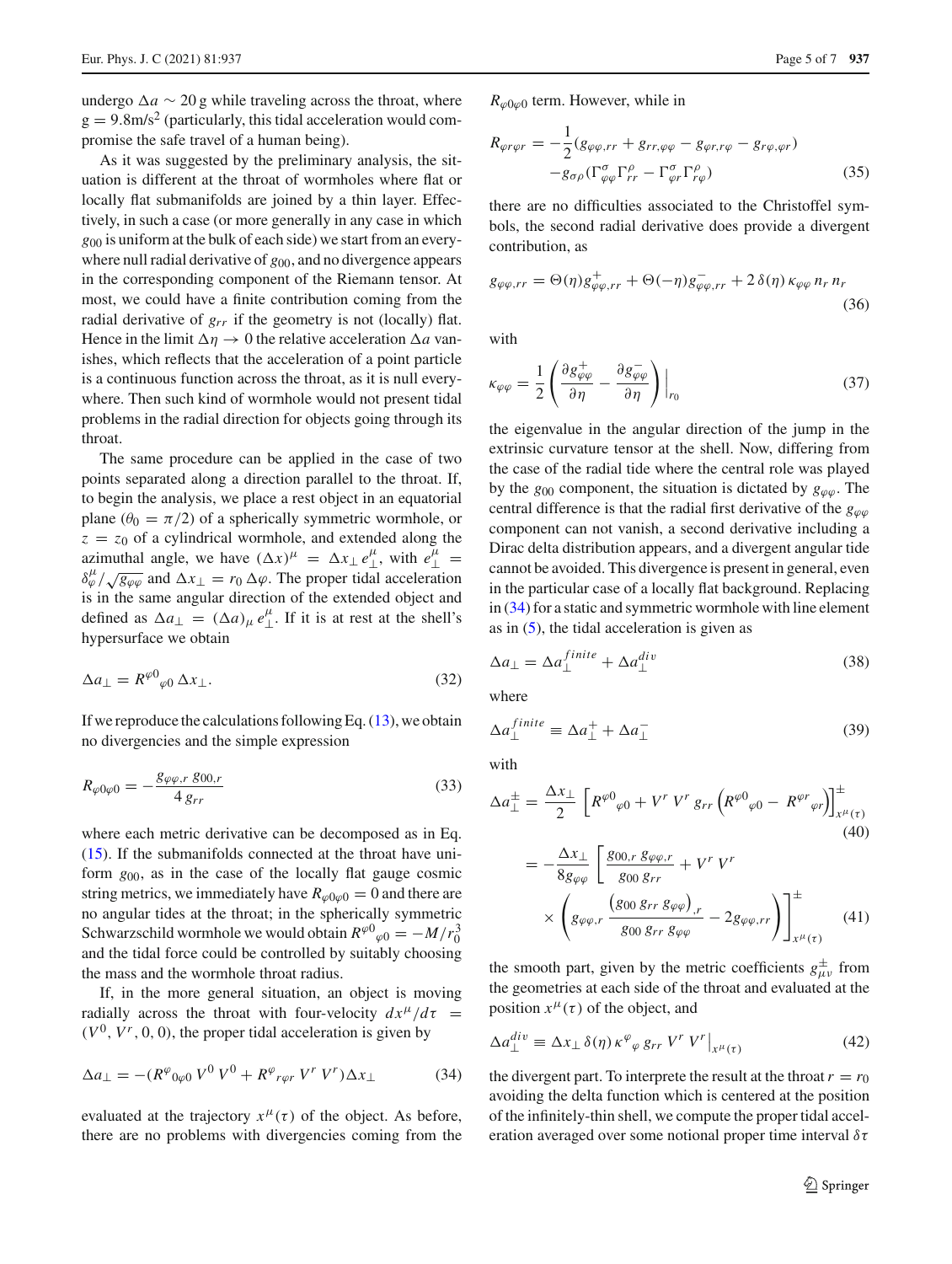elapsed across the trajectory through the throat, i.e.

$$
\Delta a_{\perp} = \frac{1}{\delta \tau} \int_{\tau_0 - \delta \tau/2}^{\tau_0 + \delta \tau/2} \Delta a_{\perp} d\tau \,. \tag{43}
$$

The first term in [\(38\)](#page-4-1), corresponding to the finite contribution from the smooth part of the geometry at each side, remains unaltered working to first order in  $\delta \tau$ : this is [\(39\)](#page-4-2) evaluated at  $r = r_0$ . The divergent term, [\(42\)](#page-4-3), can be integrated by writing  $V^r = dr/d\tau = g_{rr}^{-1/2} d\eta/d\tau$ , to obtain

$$
(\Delta a_{\perp})^{div} = \frac{\kappa^{\varphi}{}_{\varphi}}{\delta \tau} \sqrt{g_{rr}} \, V^r \big|_{r_0} \, \Delta x_{\perp} \,. \tag{44}
$$

We got rid of the delta function but now this term appears regulated by the inverse of the infinitely-short traveling proper time  $\delta\tau$  of the object across the shell. Finally we can use the velocity  $V^{\hat{\mu}} = dx^{\hat{\mu}}/d\tau = (\gamma, \gamma\beta, 0, 0)$  as measured in an orthonormal frame  ${e_{\hat{u}}}$  at rest at the vicinities of the throat to express the result using the parameters  $\gamma = 1/\sqrt{1 - \beta^2}$ and radial speed  $\beta$  of the object as measured in the orthonormal frame. The coordinate radial component of the velocity is generically given by  $V^r = V^{\hat{r}}(\mathbf{e}_{\hat{r}})^r = \gamma \beta / \sqrt{g_{rr}}$ , so at the throat of the symmetric wormhole we have

$$
\Delta a_{\perp}^{finite} = \Delta x_{\perp} [R^{\varphi 0}{}_{\varphi 0} + \gamma^2 \beta^2 (R^{\varphi 0}{}_{\varphi 0} - R^{\varphi r}{}_{\varphi r})]_{r_0}^{\pm} \tag{45}
$$

and

$$
(\Delta a_{\perp})^{div} = \Delta x_{\perp} \frac{\gamma \beta \kappa^{\varphi}_{\varphi}}{\delta \tau}.
$$
\n(46)

Both contributions are proportional to the transverse extension  $\Delta x_{\perp}$  of the object. The finite term is a compression effect produced by the smooth part of the geometry, while the divergent term represents a stretching exerted by the jump in the extrinsic curvature components at the throat. Only for negligible velocities, or null curvature jump at the throat, the divergent term would be avoided.

For the case of the thin-shell Schwarzschild wormhole, the explicit calculations yields

$$
R^{\varphi 0}_{\varphi 0}{}^{\pm} = R^{\varphi r}_{\, r\varphi r}{}^{\pm} = -\frac{f'(r)}{2r},\tag{47}
$$

$$
\kappa^{\varphi}_{\varphi} = \frac{2}{r_0} \sqrt{f(r_0)},\tag{48}
$$

and then the proper tidal acceleration for the two points on a direction parallel to the throat and traversing radially is

<span id="page-5-1"></span>
$$
\Delta a_{\perp} = \Delta x_{\perp} \left( \frac{2 \gamma \beta \sqrt{1 - 2M/r_0}}{r_0 \delta \tau} - \frac{M}{r_0^3} \right). \tag{49}
$$

Being  $\delta\tau$  infinitely-short, we can express the result in terms of some infinitely-small size  $\delta \epsilon$  associated to the radial thickness of the shell by identifying  $\gamma \beta = dx^{\hat{r}}/d\tau \rightarrow \delta \epsilon / \delta \tau$ , i.e.

<span id="page-5-0"></span>
$$
\Delta a_{\perp} = \Delta x_{\perp} \left( \frac{2 \gamma^2 \beta^2 \sqrt{1 - 2M/r_0}}{r_0 \delta \epsilon} - \frac{M}{r_0^3} \right). \tag{50}
$$

We see that in the limits  $\delta \tau \to 0$ , or  $\delta \epsilon \to 0$ , corresponding to a negligible thickness of the throat, a huge transverse tide is unavoidable for the case of a moving object with some finite extent  $\Delta x_{\perp}$ . Nevertheless, if the object is allowed to react, the duration of the tidal acceleration would produce a finite relative velocity per unit length  $\Delta v_{\perp}/\Delta x_{\perp} = \gamma \beta \kappa^{\varphi}_{\varphi}$ due to the passage through the throat or, alternatively, a finite increase in the internal energy of the body. In any case, this can be kept tolerable as long as the speed is small enough.

In the particular case of axisymmetric thin-shell wormholes, like those associated to cosmic strings, the two directions parallel to the wormhole throat are no more equivalent; then the behavior of tides in each direction can in general be quite different. The tide along the direction parallel to the symmetry axis for a radially moving object is determined by the Riemann tensor components  $R_{z0z0}$  and  $R_{zrzr}$ . Within this framework, wormholes connecting gauge cosmic string submanifolds turn to be, once again, of particular interest because besides a uniform *g*<sup>00</sup> component they also have  $g_{zz} = 1$ . Then the same steps followed above for the angular direction but substituting  $\varphi$  by *z* straightforwardly show that no divergences appear, and for such backgrounds there are no problems associated with tides along the symmetry axis.

## **4 Discussion**

The present discussion seems to indicate that, under the practical approach adopted here, traversability problems given by strong radial tides at the throat of thin-shell wormholes could be safely avoided for rest or radially moving objects only in those configurations connecting submanifolds with uniform *g*00. Besides, in the case of axisymmetric wormholes, tides along the longitudinal direction are not a problem for geometries with uniform *gzz*. This includes the physically interesting case of gauge cosmic string thin-shell wormholes, which satisfy both conditions. For rest objects, also angular tides vanish in such configurations, and could be controlled in other backgrounds; instead, there is no way to avoid angular tides on moving objects across the thin-shell, for any background. In short, for finite objects in radial motion across the thin-shell, traversability in practice demands: null or small extrinsic curvature jump in the case of radially extended objects, in order to have a tolerable tidal acceleration; and null or controlable product of the speed and the transverse extrinsic curvature jump in the case of objects extended parallel to the throat, in order to produce a small enough relative velocity per unit length during the passage through the throat.

More general configurations associated to a certain relaxation of the conditions imposed on the geometries connected and also on the character of the matter layers at the throat could be considered to be admissible, but a fine tuning of the